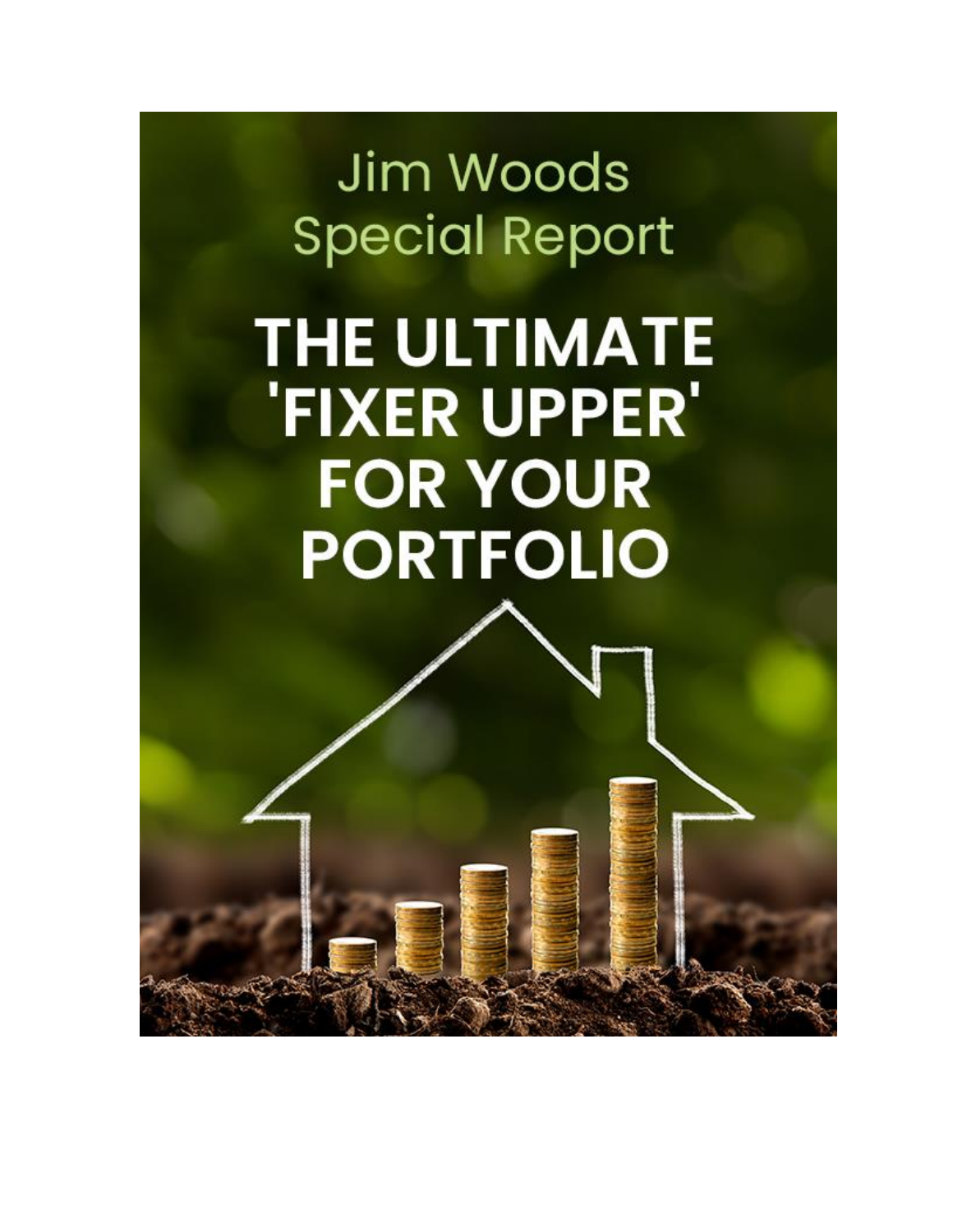**IMPORTANT NOTE**: This special report is for information and educational purposes only. Do not buy or sell any investments until you have read the most recent email update from Jim Woods.

*The Ultimate Fixer Upper for Your Portfolio* Copyright © 2022, by Jim Woods. All rights reserved. No quotes or copying permitted without written consent.

#### **Published by:**

Eagle Products, LLC 122 C St. NW Suite #515 Washington, DC 20001 1-800-211-4766

**Email:** CustomerService@JimWoodsInvesting.com **Website:** [www.JimWoodsInvesting.com](http://www.jimwoodsinvesting.com/)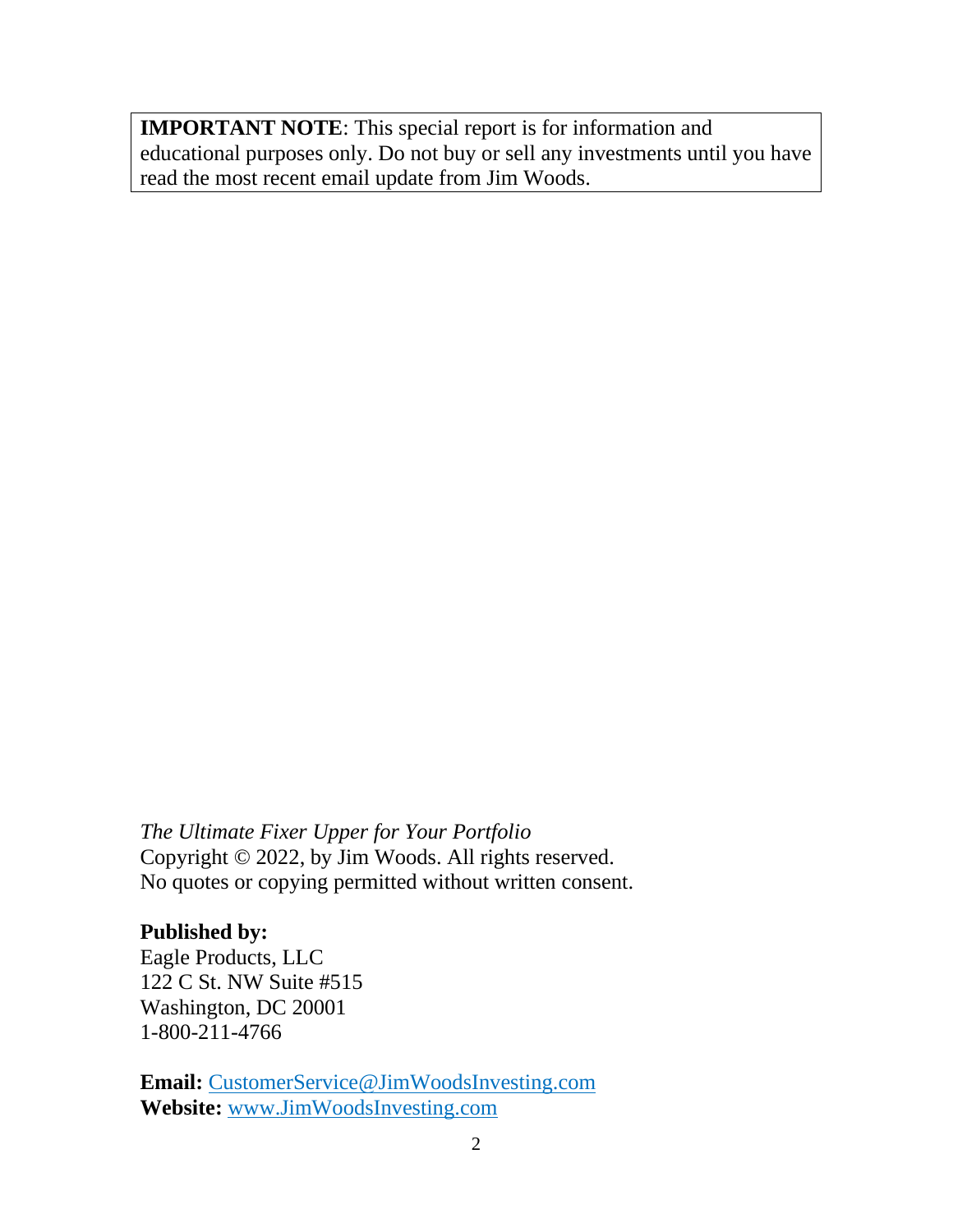# **The Ultimate Fixer Upper for Your Portfolio**

*By Jim Woods*

*Editor, Successful Investing, Intelligence Report, Bullseye Stock Trader, Eagle Eye Opener, High Velocity Options, The Deep Woods*

*"Landlords grow rich in their sleep."*

*--John Stuart Mill*

The English philosopher and political economist John Stuart Mill is one of the most-influential figures in intellectual history and the classical liberalism movement. Mill is best known for his theory of "Utilitarianism," which in essence states that an action or type of action is right if it tends to promote happiness or pleasure and wrong if it tends to produce unhappiness or pain.

Now, the details of Utilitarianism are interesting to debate, especially for someone like me who spent his undergraduate years majoring in Philosophy. Yet what might be an even more interesting concept is Mill's pithy statement here, that "Landlords grow rich in their sleep."

Indeed, if you've ever owned residential and/or commercial investment property you know that it can be a lucrative endeavor—*if* you get the variables right. Yet you also likely know that there are a lot of variables you must get right in order to be successful. Get a few of things wrong in the process, and rather than growing rich in your sleep, you might just wake up in a cold, nightmare-induced sweat.

In this report, I am going to tell you about a company whose mission, business model, structure (a Real Estate Investment Trust, or REIT), expert management and track record of success represents a way for investors to participate and potentially profit mightily from a specialized segment of the real estate market that involves buying distressed assets, fixing them up, and then renting the properties out to credit-worthy tenants.

That's why I call this the ultimate "fixer upper" for your portfolio, because an investment in this non-public REIT is like having a team of real estate experts in your back pocket, doing all of the hard work for you. All you have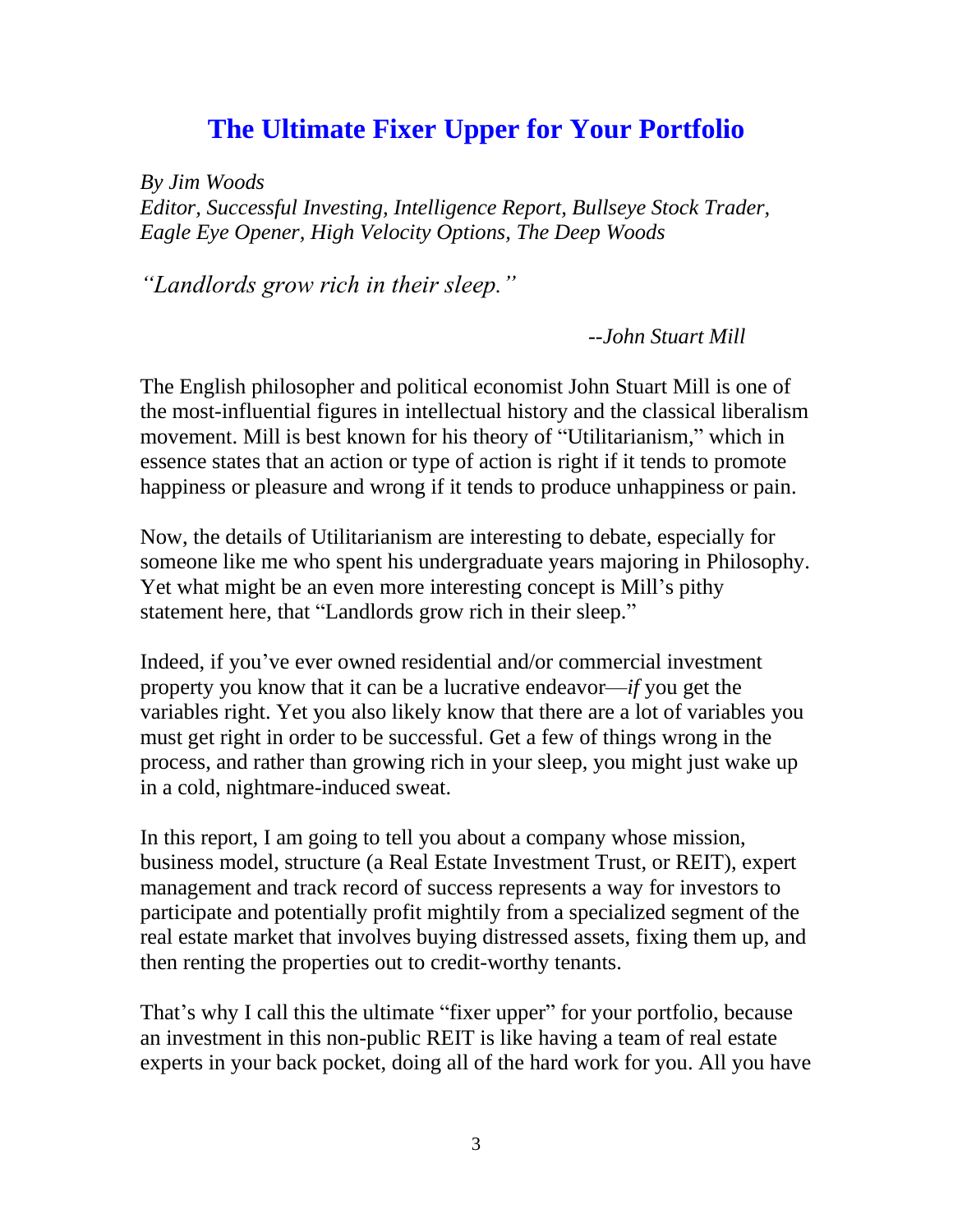to do is put some money to work in this pre-IPO deal—and start watching your returns accumulate.

#### **A RAD Deal**

The name of the company is **RAD Diversified REIT**, and it is a Regulation A+ offering.

What that means is that you can invest directly in the shares of the company without even a brokerage account. Moreover, you don't have to be a "qualified investor" to do so, the way you have to for traditional Initial Public Offerings (IPOs).

Of course, if you are reading this you likely have a long history of putting money to work in the public markets via a brokerage account, and if you've been following the recommendations in my newsletter advisory services, then you have likely done extremely well.



Yet what you might not have had access to before are these pre-IPO, Regulation A+ private and/or non-publicly traded offerings that allow you to buy shares of the company with as little as \$1,000.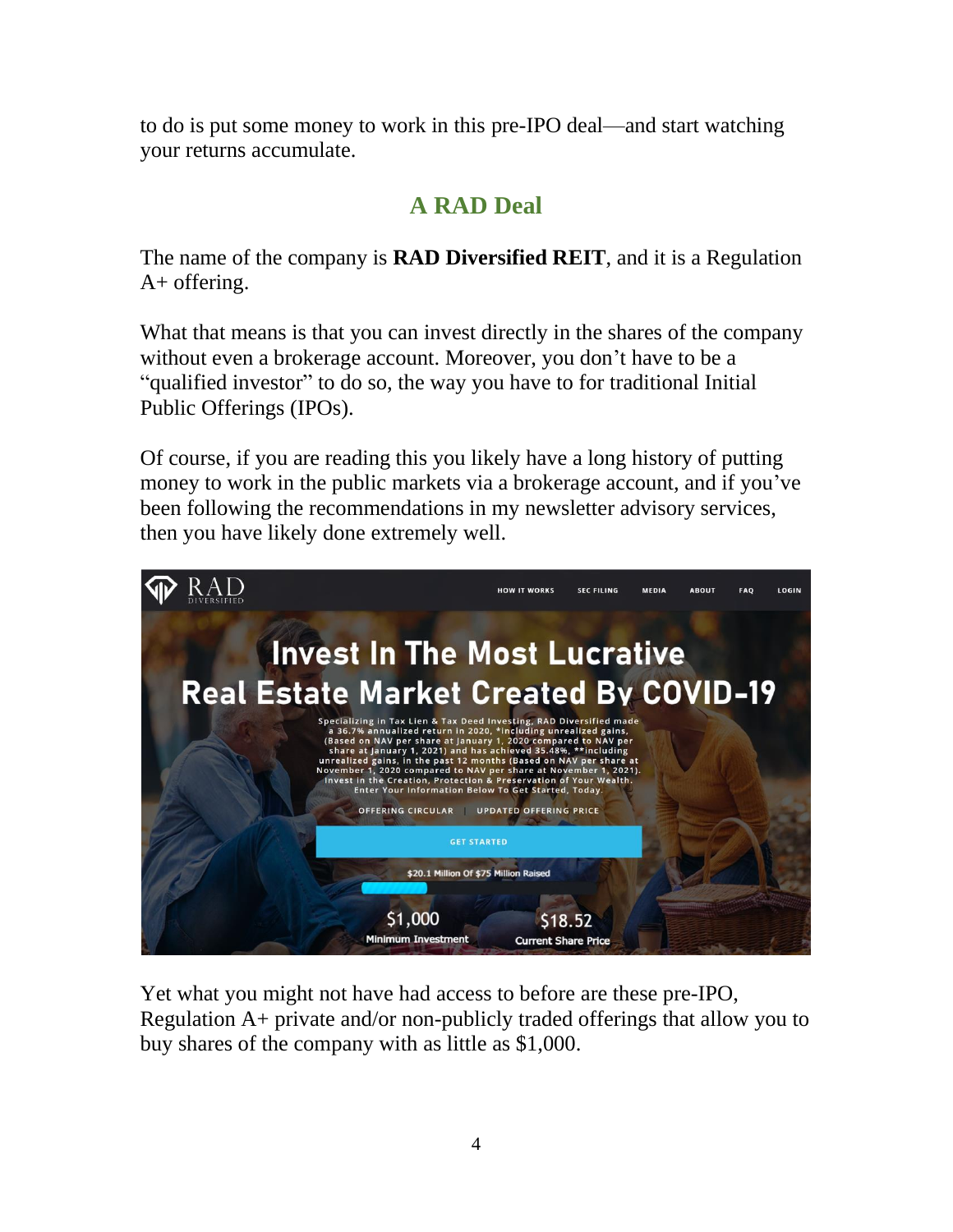Well, RAD Diversified REIT is one such company, and I think it represents an outstanding opportunity for investors looking to supercharge returns in the real estate market without ever swinging a hammer, taking on a commercial or residential mortgage, or having to maintain a physical asset. So, what, exactly is RAD Diversified REIT?

## **Turning Ugly Into Pretty**

In essence, the real estate experts at RAD, "Turn ugly into pretty."

What that means is that they look for residential and multi-family properties in key real estate markets across the U.S. that they can buy at a discount. Often, these purchases are made in properties with tax liens, tax deeds, and foreclosures.

Indeed, it is the company's ability to use multiple channels to purchase properties *well below market value* and leverage the knowledge and experience of its management team to maximize returns for our investors.

So, think of it as a twist on the old Wall Street maxim, "Buy low, sell high."

With RAD, it's "Buy low, rent high, collect the rents, pay a distribution, increase the share price for investors."

Here's the basic strategy RAD employs to get this job done, a strategy with they call "The Compound Acceleration."

According to RAD's official language, "We rehab, we rent, we leverage, we repeat. We will spend more money to find good deals than anyone else, obtaining more properties than anyone else. We buy something to make it better and we spend more money to make our properties more valuable."

That's why I call this company the ultimate fixer-upper for your portfolio, because the experts at RAD know how to find the properties, and how to "fix them up" to increase their value, and how to translate value into the share price of their REIT.

So, just to be clear, RAD purchases real estate/real property, performs rehabs where necessary, then leases the properties, collects rents, and distributes income as dividends to shareholders. And sometimes they'll also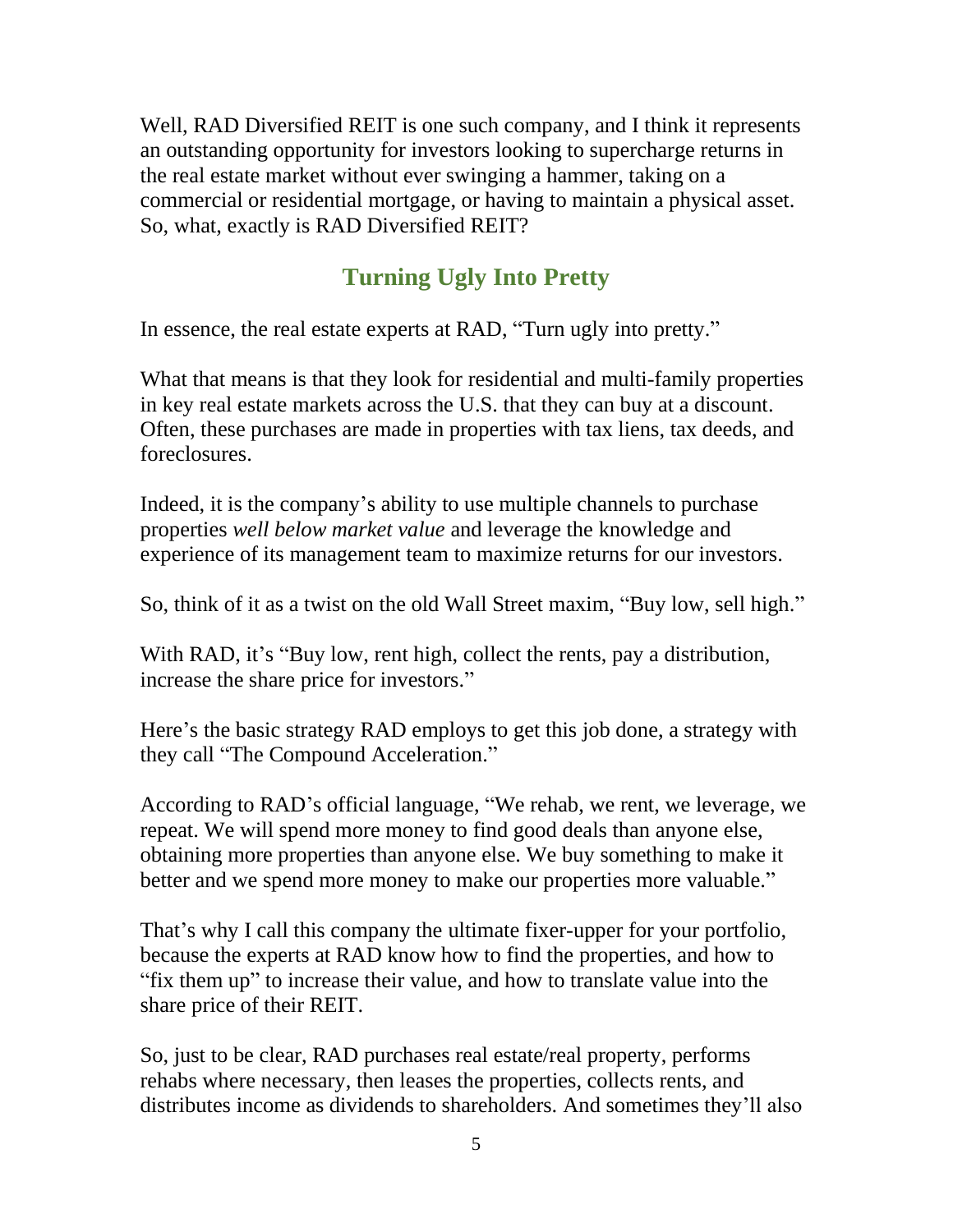sell those properties in the open market for a tidy profit. RAD makes money by realizing revenues from rents and interest on certain investments, as well as the profits from real estate sales, as well as capital gains from increases in the value of its real estate portfolio.

But how well has this strategy worked? I mean, as a reader of mine you know I am all about the earnings prowess of companies and the returns they offer. So, how about the following audited results:

RAD Diversified made a 36.7% annualized return in 2020, \*including unrealized gains, (Based on NAV per share at January 1, 2020 compared to NAV per share at January 1, 2021) and has achieved 35.48%, \*\*including unrealized gains, in the past 12 months (Based on NAV per share at November 1, 2020 compared to NAV per share at November 1, 2021).

*\*Annualized returns represent past performance, including unrealized gains, which is no guarantee of future results. Investment returns and principal value will fluctuate so that when shares are redeemed, they may be worth more or less than their original cost. Current performance may be higher or lower than the performance shown.*

*\*\*Based on NAV per share at November 1, 2020 compared to NAV per share at November 1, 2021. The NAV will be the sum of the total fair value of each of the properties listed in the quarterly internal fair value assessment report minus the leverage attached to each of those properties, plus the addition of any other assets, plus all liabilities we hold, divided by the number of our common shares outstanding as of the end of the prior fiscal quarter.*

As you know, that is a major league high performance, and it's the kind of performance that you want when considering putting your money to work.

#### **A Confluence of Perfect Timing**

Timing is everything in life, and that's no different when it comes to the timing of a good investment idea.

For RAD, there's been a what I call a confluence of perfect timing providing a tailwind for its business, and for you, the investors.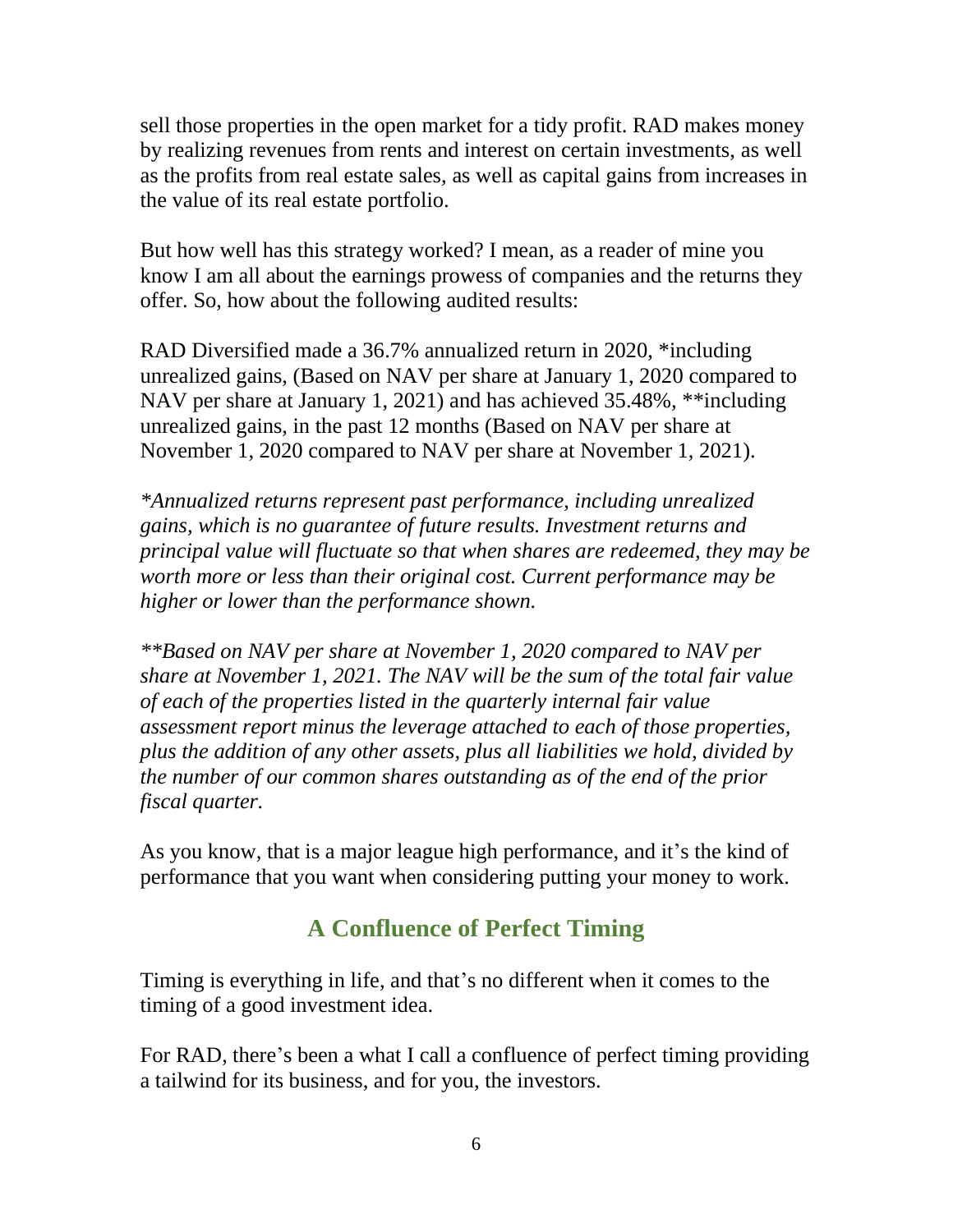First off, we had this little outlier, Black Swan event that was the global pandemic. Not only did the pandemic create massive economic dislocation and creative destruction for many industries, but it also created opportunities in the real estate market that were a perfect fit for RAD.

Now, because the experts at RAD know where to look for the best deals to fit their strategy, they are drawn to areas where the cost of properties are not to scale of the economy in that area. As RAD puts it, "We focus on economies that have advantageous tax lien and tax deed laws that result in rapid growth and location maturity."

What that means is that during difficult economic times, RAD is able to buy up distressed assets in areas where the demand for rental properties remains strong. And since they have purchased and rehabbed their properties at favorable metrics, they can take advantage of increased demand for rental properties in those key areas. That dynamic allows RAD to rent these properties more quickly, to better-qualified tenants, at higher monthly rental levels.

So, the dynamics in the real estate world in pandemic 2020 were fertile for RAD. The reason why is because RAD buys homes and rental properties largely in urban areas with growing demand. And it does so via the aforementioned shopping around for properties with tax liens at deeds at auctions, and through finding homeowners that need to sell their properties fast.

Basically, a tax lien on a property is a claim filed with government against a debtor's property. Liens are held until the property owner pays the amount owed. Tax deeds are issued when an owner fails to pay taxes on a property and then grants legal ownership to the government. Those properties are then sold at auction to for basically the amount of the back taxes.

Unlike foreclosures, which were put on hold during the pandemic, the tax liens and deed auctions continued throughout the tough economic times. But there isn't much information on these properties, unless you have the expertise to identify the right markets, and the ability to rehabilitate properties the way the experts at RAD can.

We know this, because in 2020 RAD bought approximately \$1 million in tax auction properties, and after taking possession (and before renovations) the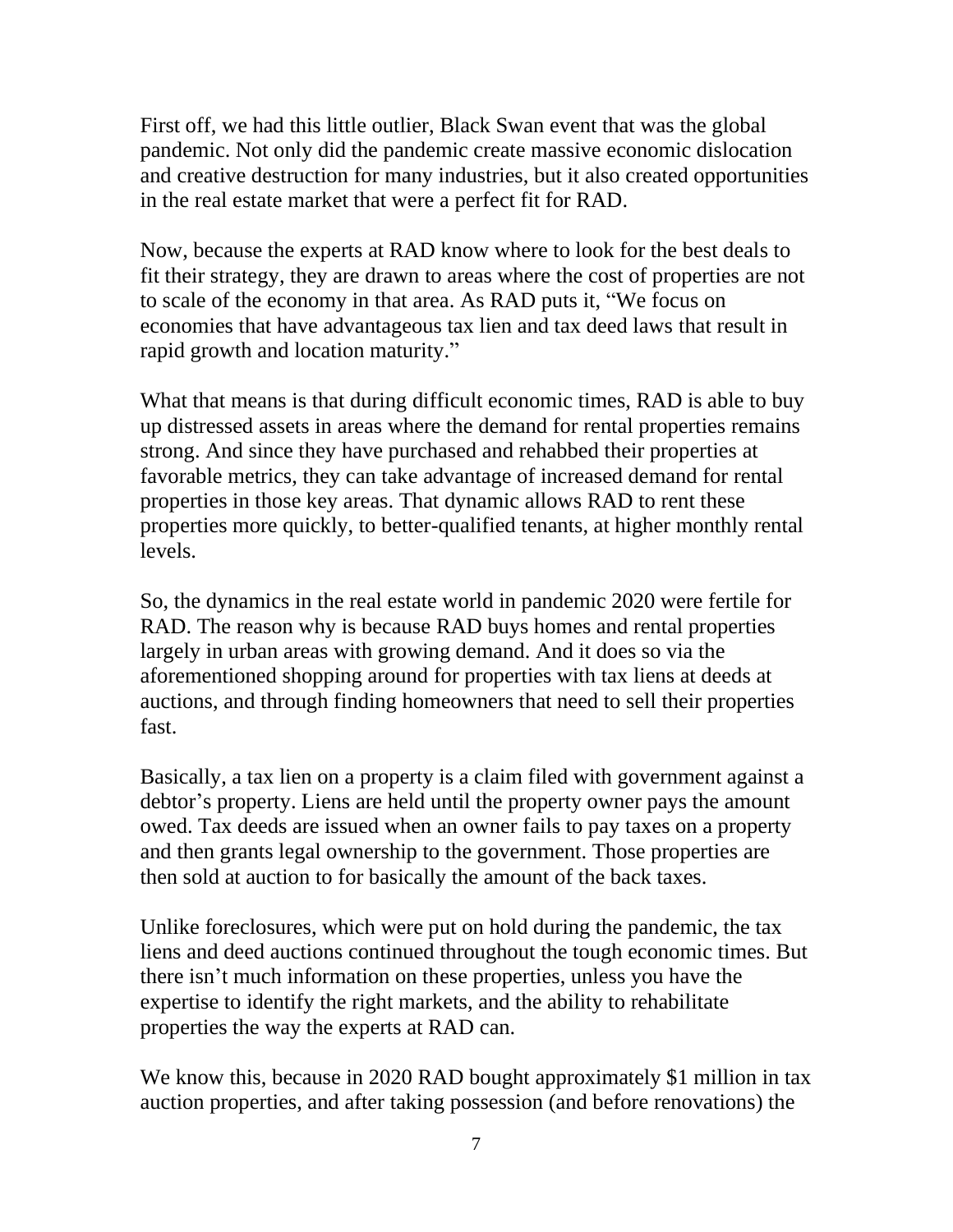appraised market value of those properties was \$1.4 million. So, a 40% gain basically right out of the starting gate.

Now, the pandemic timing was outstanding for RAD, but that's not the only well-timed tailwind pushing REIT sails these days. Another bullish tailwind is inflation.

#### **The Inflation REIT Thesis**

This report was written in December 2021, and inflation is here.

In fact, after years of being conspicuously absent, rising prices for durable goods, energy, food, housing, etc., are beginning to cause distinct dislocations in the economy.

Check out the chart here of annual inflation rate as published monthly by the U.S. Bureau of Labor Statistics. The obvious trend being a sharp uptick in 2021. To put things in perspective, October 2021 showed the strongest yearover-year consumer price gain since 1991.



SOURCE: TRADINGECONOMICS.COM | U.S. BUREAU OF LABOR STATISTICS

Now, one key area of the financial markets that has historically outperformed during inflationary periods is real estate, and specifically REITs.

Why do REITs work in an inflationary environment? Because real estate rents and values are typically positively correlated with rising prices. Landlords work in step-ups in annualized rental income as part of their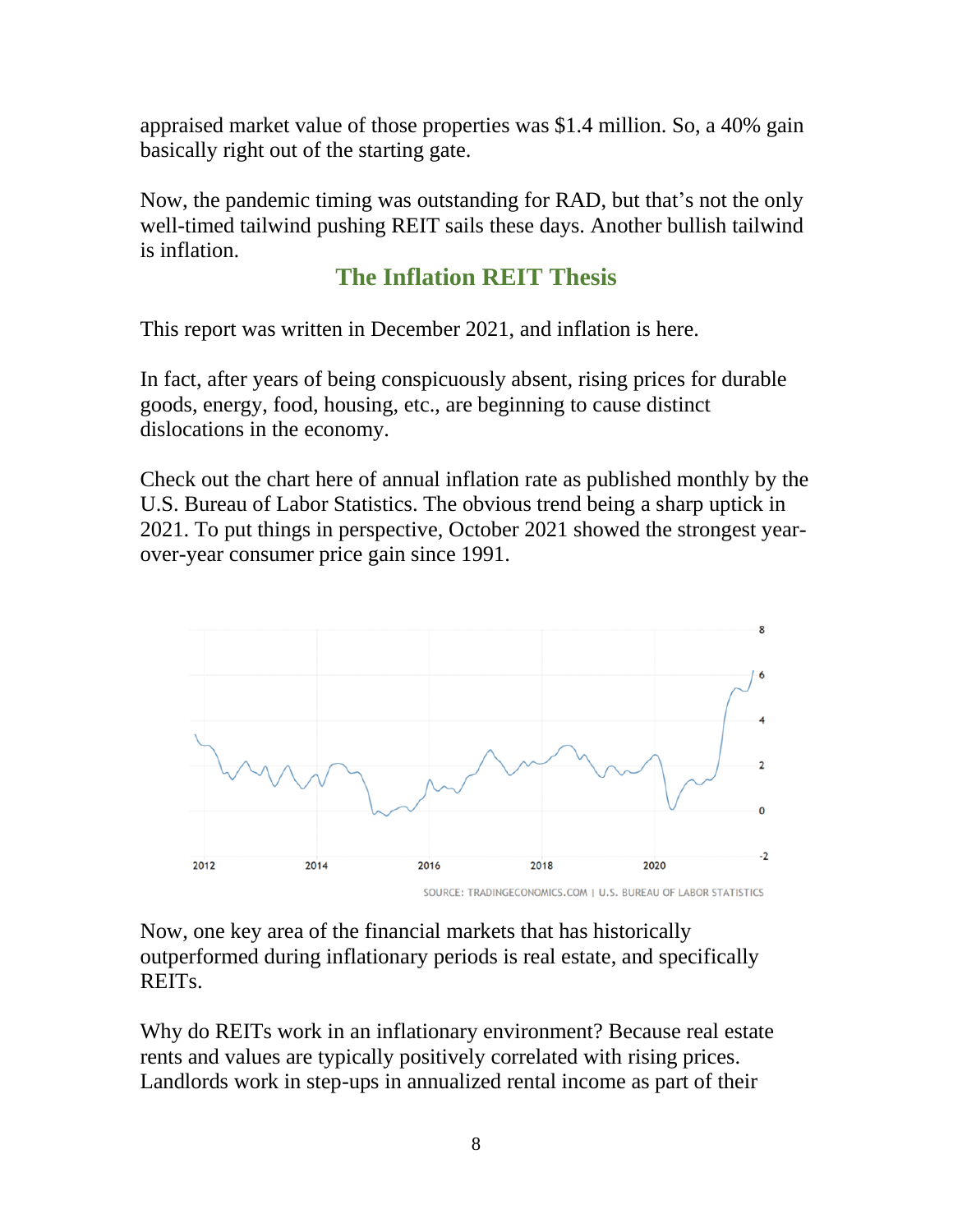leaseholder strategy. That provides reliable growth and income to the asset holder that is designed to outpace above-average inflationary trends.

A thought-provoking [analysis conducted by Nareit](https://www.reit.com/news/blog/market-commentary/how-reits-provide-protection-against-inflation) looked at an index of diversified REIT returns versus the S&P 500 Index between 1972 and 2020. The results concluded that during periods of moderate and high inflation, the combination of price and dividends (total return) in REITs eclipsed that of the benchmark U.S. equity index.



This historical context makes for an enticing proposition when considering where you want to allocate your investment capital, because a smart investor needs to include an inflation-fighting component.

In my opinion, one great way to invest alongside inflation and also to ride the post-pandemic real estate tailwind is to consider RAD Diversified REIT, as it takes advantage of both of these current economic conditions.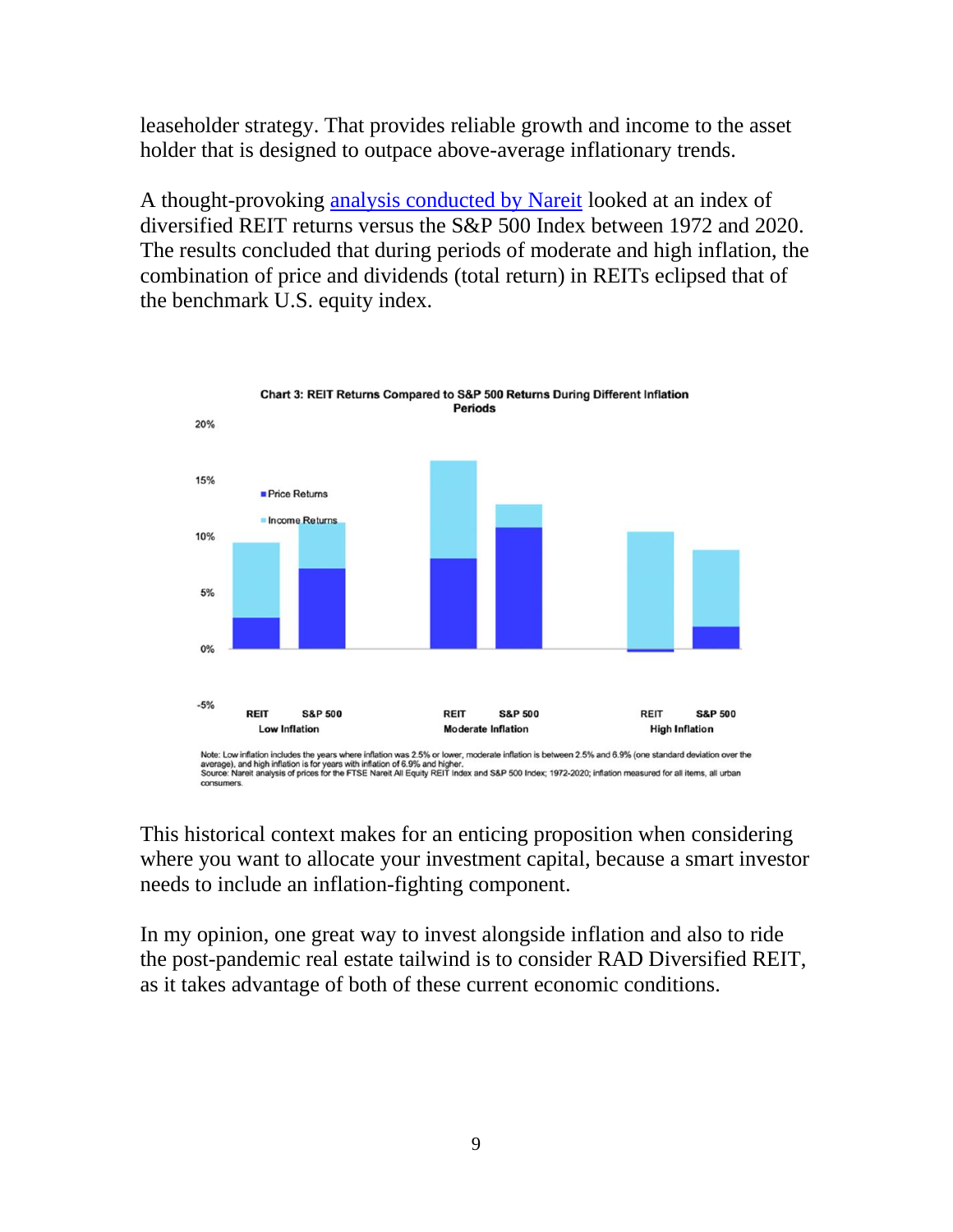#### **American Survivalist Project**

Now, in addition to RAD's core business of residential and commercial real estate, the company also has an interesting side to it has seen a lot of growth due to the social unrest in America in recent years, and the desire for citizens to have a "Plan B" if society continues to show signs of breaking down.

RAD calls this division the American Survivalist Project, which is designed for people who want that backup plan in case the proverbial "crap hits the fan" in society, and in the event of societal breakdown of the sort we saw in summer 2020 in cities such as Portland and Seattle. Only next time, it might just be worse.

To provide a refuge here, RAD has some 2,000 acres in a secure location (and another 17,000 acres coming online soon), which includes farmland, hunting areas, water rights—just about everything one would need for an "off-the-grid" style hideout.

To become part of the American Survivalist Project, RAD will lease out 1 acre plots for only \$200 per month. That's not much per individual but multiplied by some 2,000 acres (and a rate of \$2,400 per year), that's some \$4.8 million a year in cash generated from this getaway property. And considering that the original investment in the land was approximately \$7 million, you can see that it won't take much time before the cash is flowing.

#### **The RAD Renaissance Man**

At the helm of this venture is a most-interesting individual, Founder, Director and CEO Brandon "Dutch" Mendenhall.

Not your average real estate guy, Mendenhall honed his craft the hard way, via real-world real estate experience. Growing up in a small town with lessthan-ideal parental influences, Mendenhall used sports, specifically baseball, as his way out. As an adult, he was able to make a small living in the sport by coaching baseball at the collegiate level.

Unfortunately, the compensation for a college baseball coach wasn't commensurate with Mendenhall's ambition, so he made the move into real estate.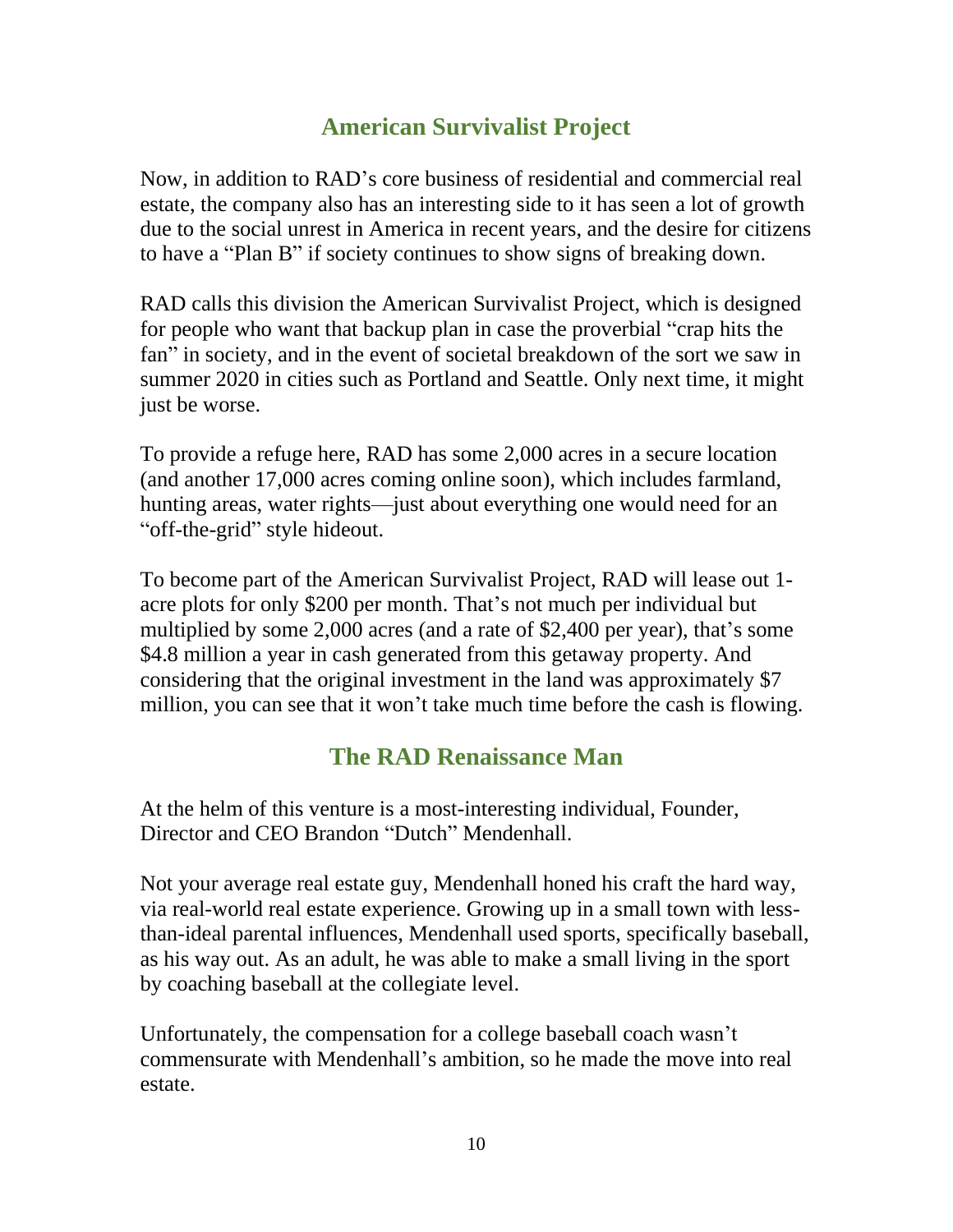Now, his first deal was not exactly a field of dreams. Instead, it was a nightmare of a three-bedroom house in the drug and crime-infested Southside of Chicago. In fact, the house itself was a virtual crack den, which had been stripped of piping and wiring, and that suffered from flooding.

If Mendenhall was going to make this a success deal, he had to do some big renovations, fast. And after a lot of blood, sweat and dollars, Mendenhall figured out how to turn this fixer upper into a profit.



*Jim Woods and Dutch Mendenhall*

Of course, it is through the fire and the flames that the strongest steel is forged, and that's certainly true of Mendenhall. In fact, his first experience helped him learn the renovation business, and from there he never looked back.

Now, RAD is the dynamic Mendenhall's baby, but he is not without help.

His partner in the business is Director Amy Vaughn, whose experience includes some two decades of real estate coaching and training, along with a vast amount of real-world dealmaking experience. Together, Amy and Dutch have built a most-impressive 70-plus person team that's been able to accumulate some \$100 million in total assets.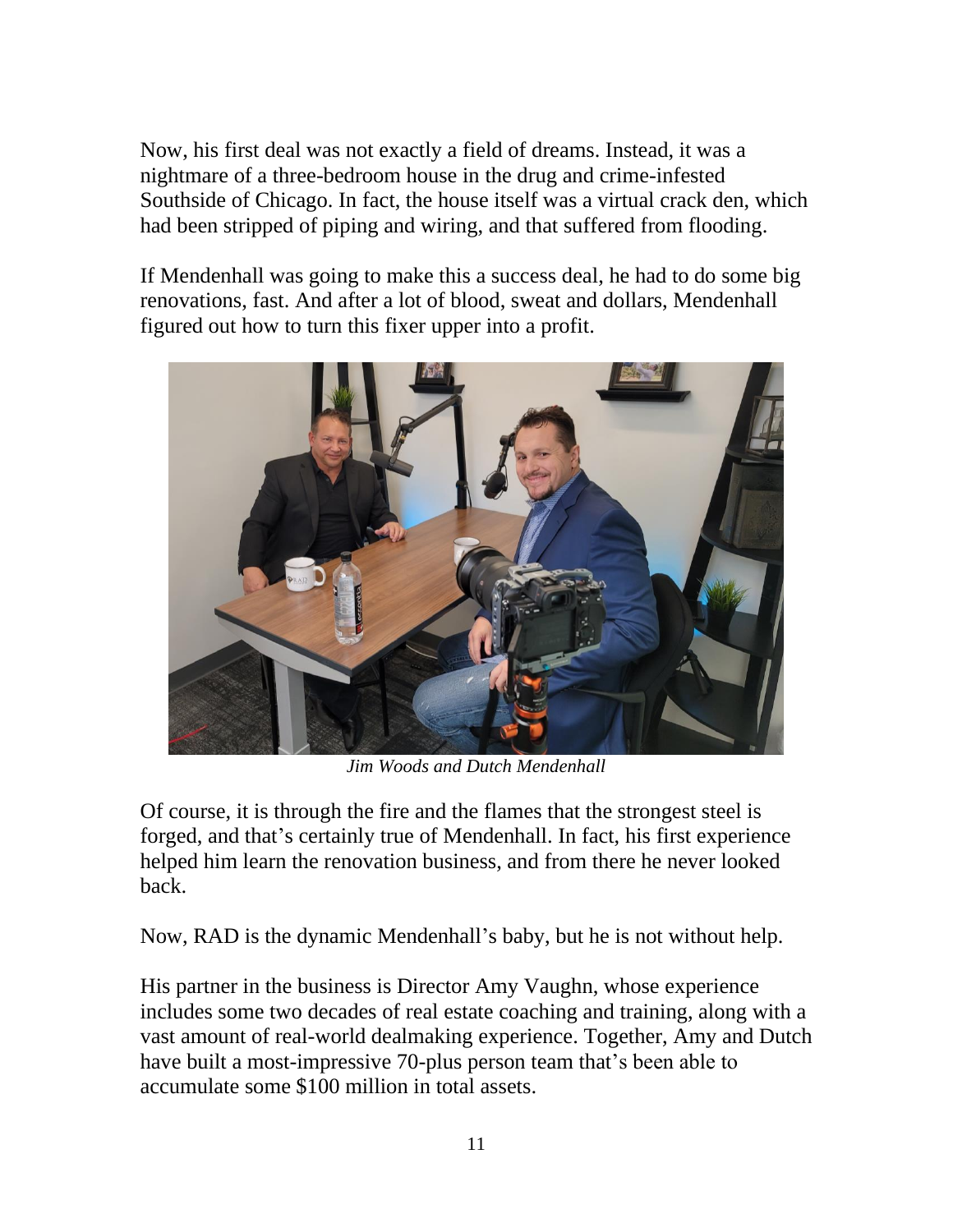

*Amy Vaughn, Co-Founder RAD Diversified*

## **The Capital Raise and the Shares**

In order to grow the RAD Diversified REIT the way Mendenhall has planned he needs a continuous flow of capital. In fact, when I asked him why he was intent on raising some \$75 million through the Reg A+ offering, he simply stated, "That's our business model."

What he means here is that the more capital he can raise, the more real estate he can acquire and the more renovations he can complete—and, of course, the more he can charge in leases and the greater the share price of the REIT becomes.

As for that share price, since officially launching its Reg A+ offering in October 2019, RAD shares have appreciated from \$10 per share to their latest value, \$18.52.

That's a gain of 85.2% in just over two years! That's also the kind of gain that I anticipate will build in the months and years to come, especially as RAD continues to reach its capital raise goals.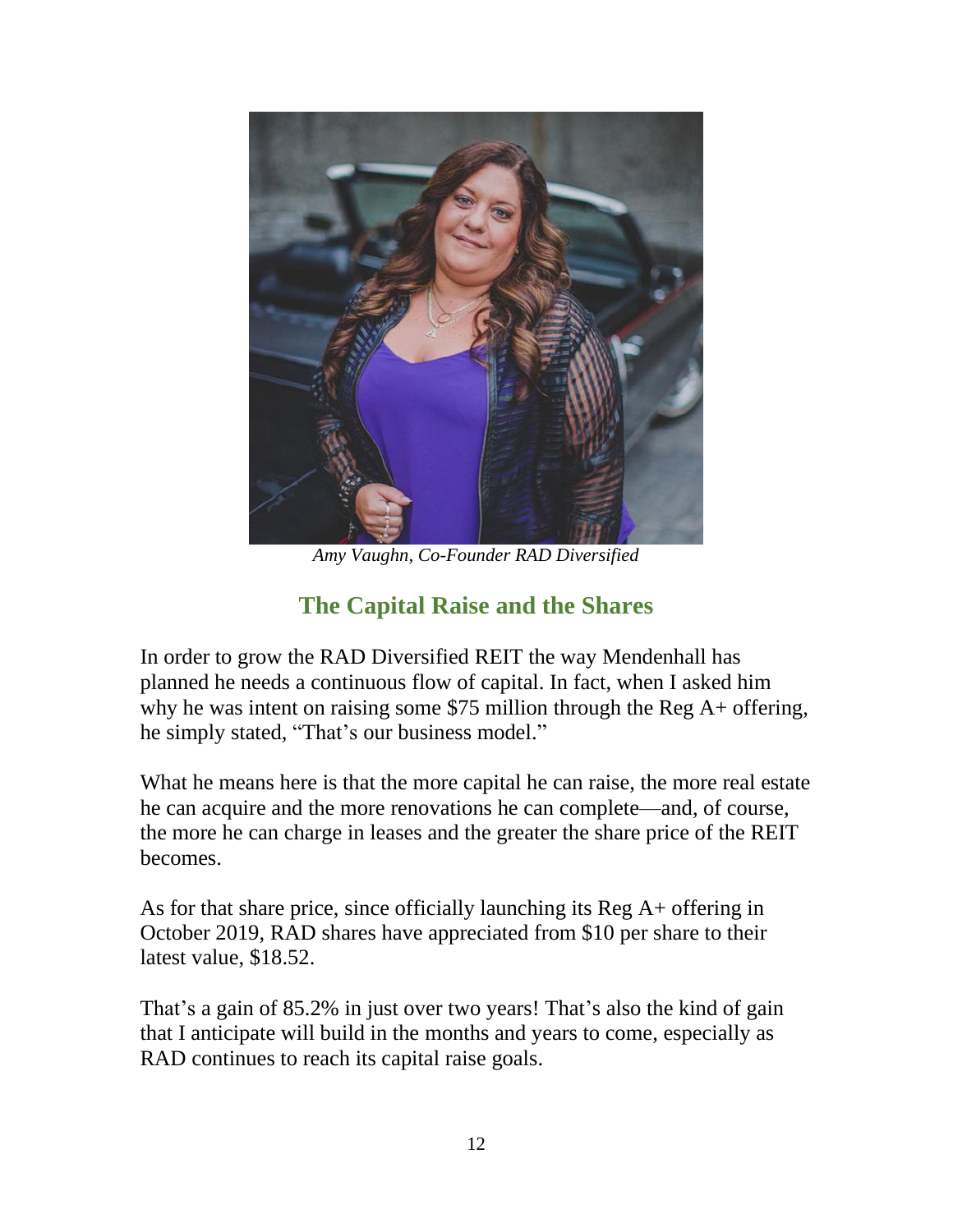Now, because RAD Diversified REIT is a non-publicly traded REIT, its share price is not subject to the daily fluctuations of the public equity markets. Instead, each quarter the company calculates the total Net Asset Value (or "Net Equity"). The Net Asset Value is then divided by the total number of shares outstanding. This is the Net Asset Value per Share, which becomes the RAD Diversified REIT share price.

Now, this current offering is capped at \$75 million, which would have been 5 million shares at the initial price of \$10 per share. Yet as the company continues to post earnings and profits, the price per share increases, which means that the number of shares available decreases. The current price per share is the aforementioned \$18.52.

#### **How To Get Into RAD Shares**

The beauty of this pre-IPO, Regulation  $A<sub>+</sub>$  deal is that you can get in on this company now, before it values shares in subsequent quarters, and before it goes IPO. In other words, you can get in on this unique real estate opportunity well before the rest of the public.

Moreover, getting in on RAD is actually quite simple. In fact, it starts by simply going to the company's website [at this link](https://fps.isrefer.com/go/Eagle/Eagle/) here, and beginning the process.

By directly investing in RAD, you will immediately own shares of this nonpublicly traded REIT. And to make sure you have your due diligence covered, both RAD and I recommend you thoroughly read its latest SEC filing (December 2021), which you [can find here.](https://www.sec.gov/Archives/edgar/data/1721469/000110465921152238/tm2136043d1_253g2.htm)

Now, a few more things about this Reg A+ offering. First, in 2020, RAD submitted a COVID-19 Amendment to the SEC, allowing the company to offer a 5% guaranteed distribution to shareholders. You can take this distribution every six months, as they are made in July and January.

Due to the company's six-month lockup period, in order to receive a distribution in July, it must be requested no later than the previous December 31. In order to receive a distribution in January, it must be requested no later than the previous June 30.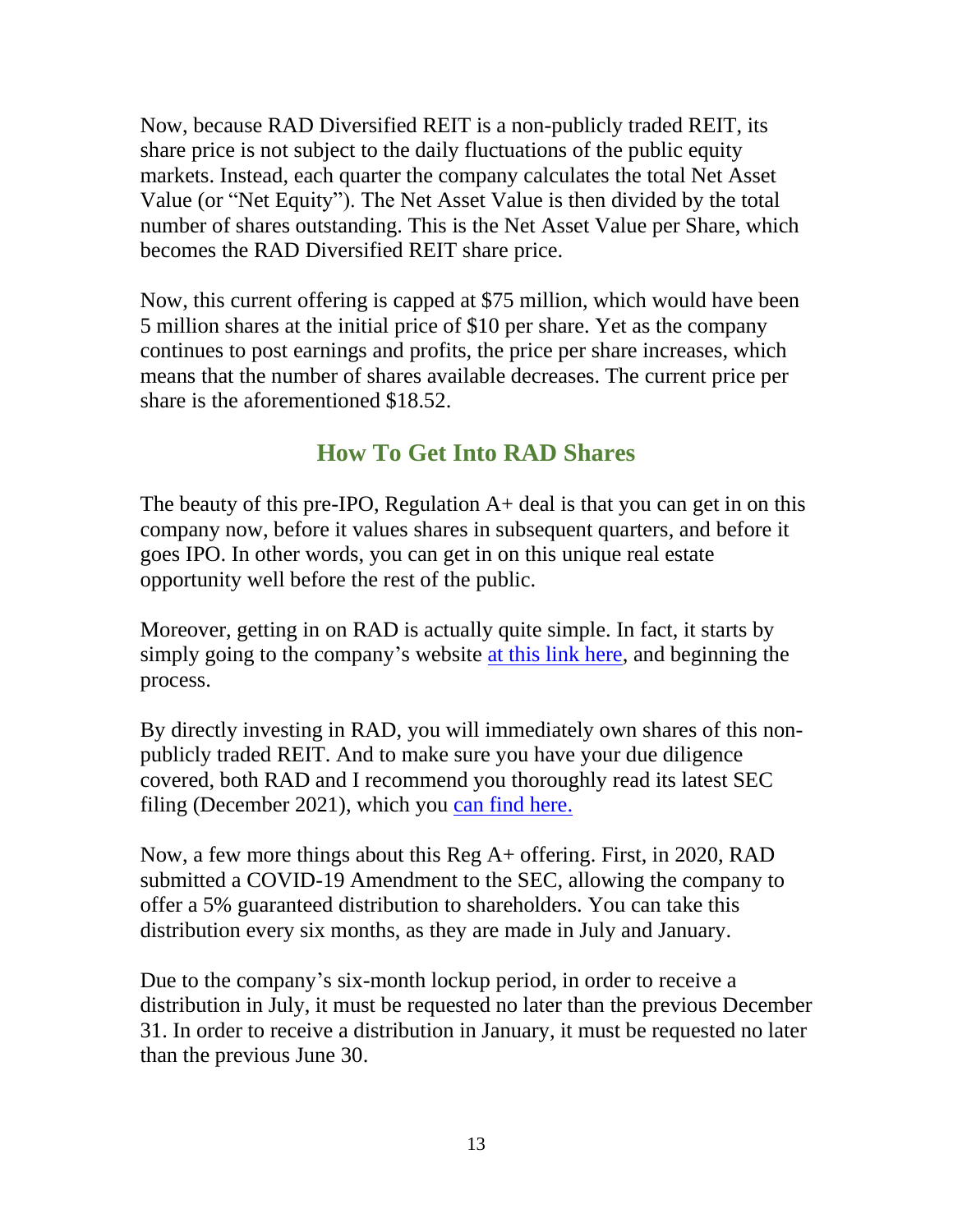The minimum individual investment in this fund is \$1,000. There also is a limit on how much non-accredited investors can invest, which is up to 10% of your income or net worth, whichever is greater. Yet for accredited investors (an individual who makes over \$200,000 per year in income (\$300,000 if combined with a spouse) or who has a net worth of \$1 million or more, excluding their primary residence) there is no limit.

Finally, one caveat here is that there is no public trading market for these shares, and there is no guarantee that one will become public in the future. RAD Diversified REIT is not listed on any trading market or stock exchange, and the company's ability to list its stock in the future is not certain.

That said, RAD Diversified REIT will be the buyer of your shares if you choose to sell them. As Dutch told me, "We like buying back stock."

So, if you get into the fund and want to exit, that is your way to do so. Here again, do your due diligence, and consider this factor when investing in RAD. And, if you have questions about any of the details of the offering, simply go to its FAQ page on the website [by clicking here now.](https://fps.isrefer.com/go/EPFQ/Eagle/)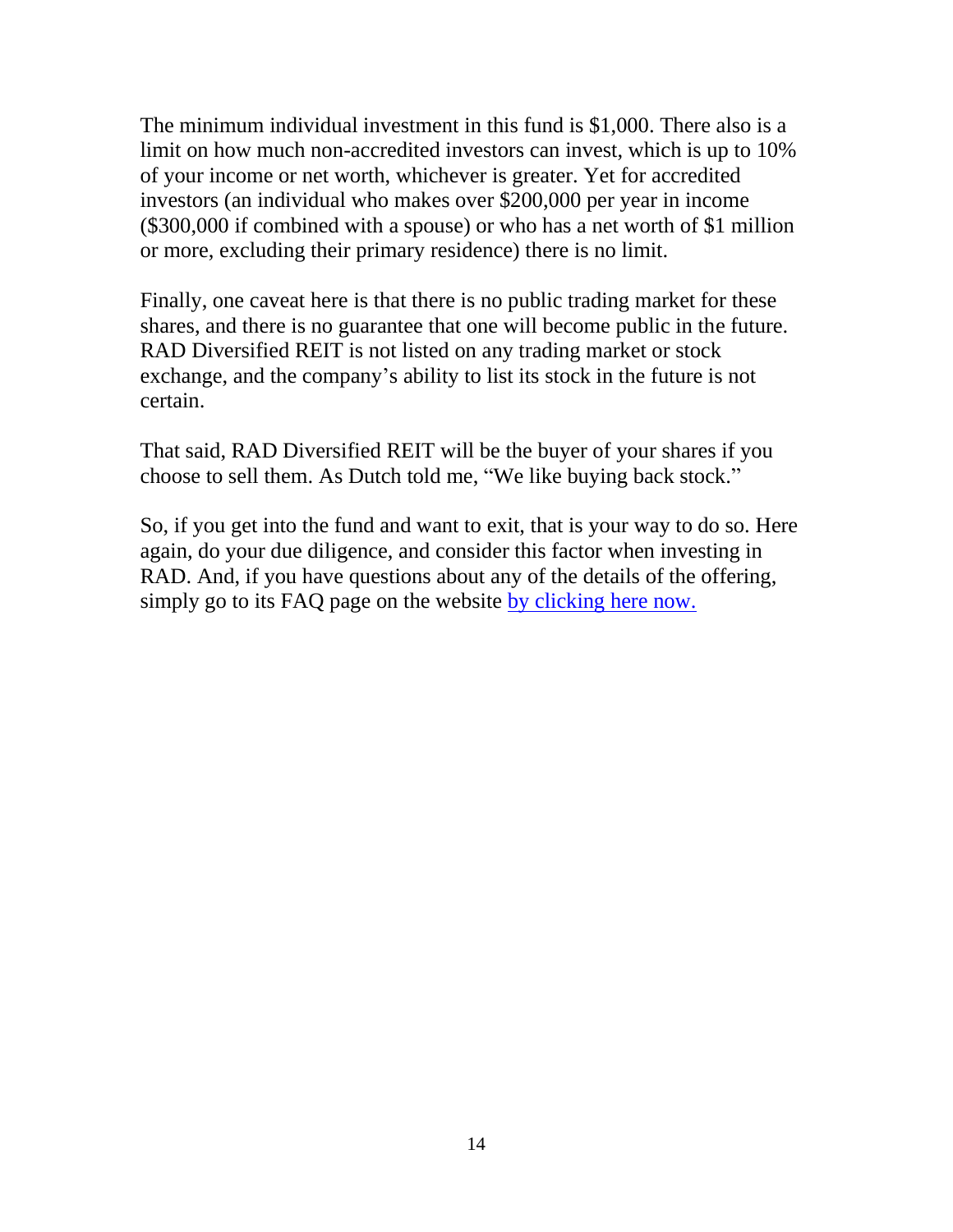#### **Final Thoughts**

As investors who follow the equity recommendations in my newsletter advisory services, you know that I am all about finding outstanding market opportunities in the public markets.

Yet I am also constantly in search of alpha, and when I can bring an opportunity to capture that alpha via the non-publicly traded, Regulation A+ offering market, I feel compelled to bring it to your attention.

It is for this reason that I decided to tell you about RAD Diversified REIT, and it's why I think this investment opportunity could be one of those "right place, right time" investments that, if acted upon now, can deliver strong upside in the years to come.

And while there are no guarantees with Reg A+ offerings, or any other investment, based on my assessment of RAD Diversified REIT and the market conditions in this space, now is a great time to look into this opportunity.

In the name of the best within us,

Jim Woods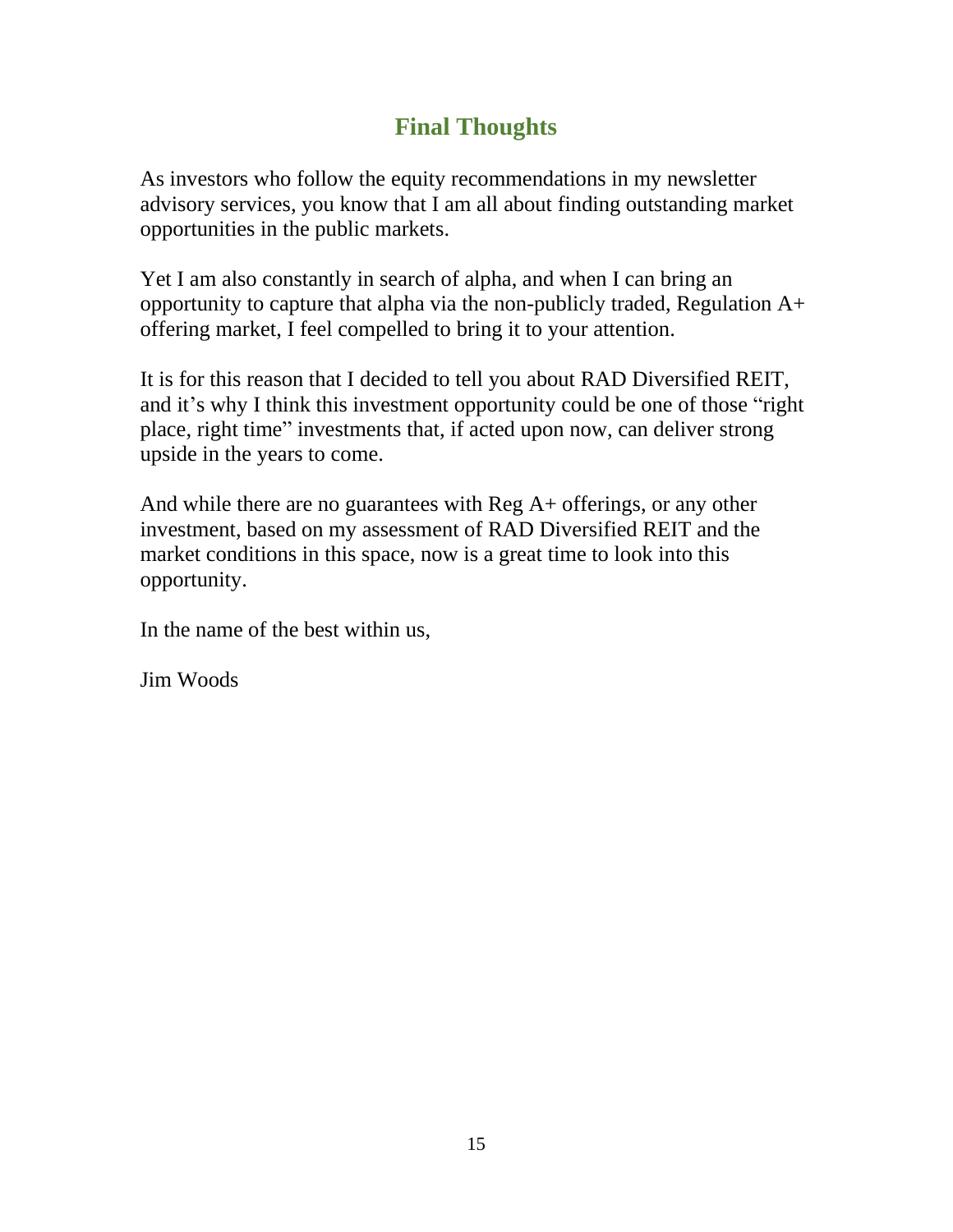*Disclaimer: Investing involves substantial risk. Neither the Editor, the publisher, nor any of their respective affiliates make any guarantee or other promise as to any results that may be obtained from using this special report. While past performance may be analyzed in this special report, past performance should not be considered indicative of future performance. No subscriber should make any investment decision without first consulting his or her own personal financial advisor and conducting his or her own research and due diligence, including carefully reviewing the prospectus and other public filings of the issuer. To the maximum extent permitted by law, the Editor, the publisher and their respective affiliates disclaim any and all liability in the event any information, commentary, analysis, opinions, advice and/or recommendations in this special report prove to be inaccurate, incomplete or unreliable, or result in any investment or other losses. This special report's commentary, analysis, opinions, advice and recommendations represent the personal and subjective views of the Editor and are subject to change at any time without notice. The information provided in this special report is obtained from sources which the Editor believes to be reliable. However, the Editor has not independently verified or otherwise investigated all such information. Neither the Editor, the publisher, nor any of their respective affiliates guarantees the accuracy or completeness of any such information. This special report is not a solicitation or offer to buy or sell any securities. This report was part of a paid advertising arrangement between RAD Diversified and Eagle Financial Publications.*